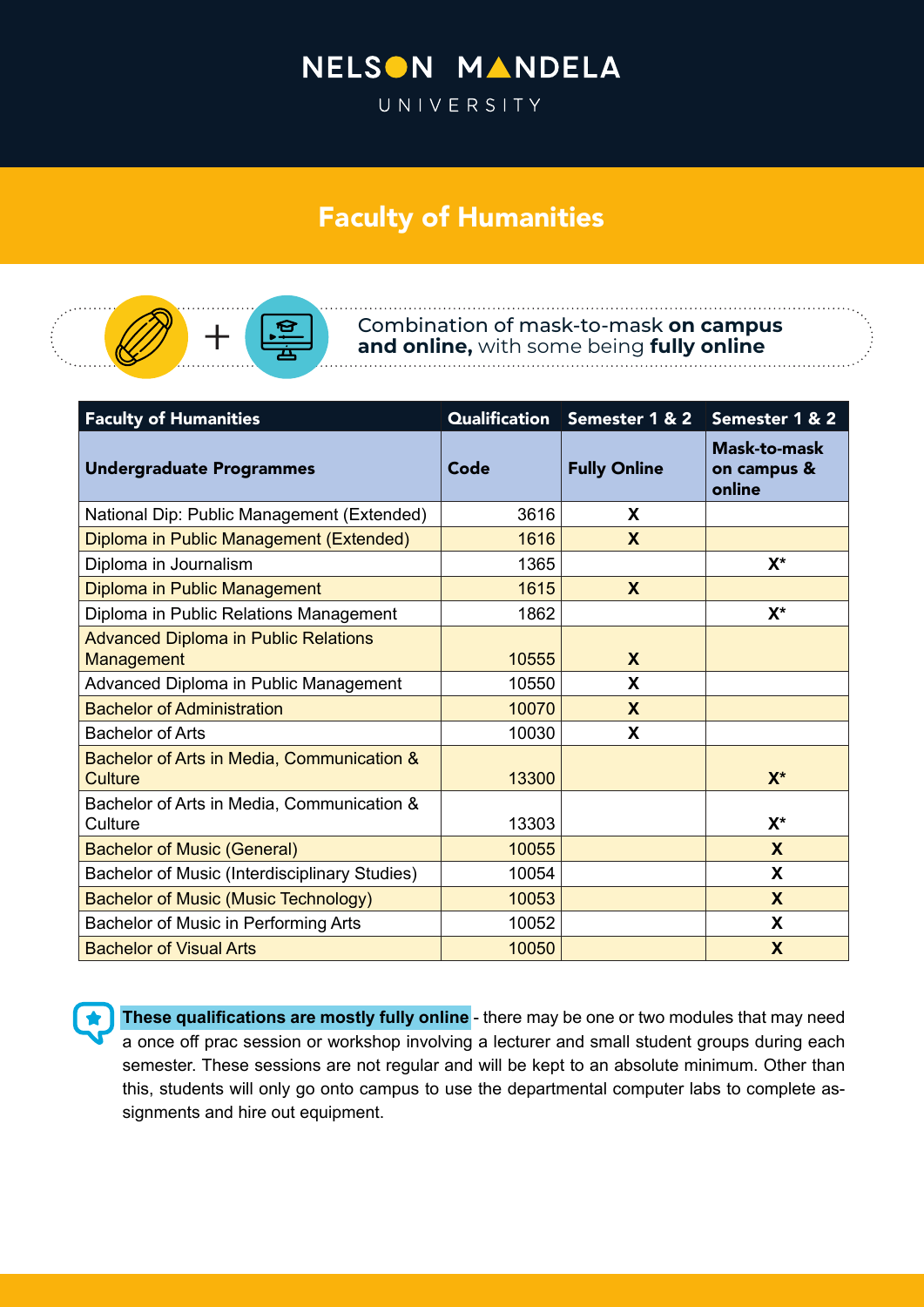| <b>Faculty of Humanities</b>                                                       | <b>Qualification</b> | Semester 1 & 2            | Semester 1 & 2                               |
|------------------------------------------------------------------------------------|----------------------|---------------------------|----------------------------------------------|
| <b>Postgraduate Programmes</b>                                                     | Code                 | <b>Fully Online</b>       | <b>Mask-to-mask</b><br>on campus &<br>online |
| Bachelor of Arts Honours (Afrikaans & Dutch)                                       | 11060                | X                         |                                              |
| <b>Bachelor of Arts Honours in Anthropology</b>                                    | 11053                | $\boldsymbol{\mathsf{X}}$ |                                              |
| Bachelor of Arts Honours in Applied Language<br><b>Studies</b>                     | 11066                | X                         |                                              |
| <b>Bachelor of Arts Honours in Corporate</b><br>Communication                      | 11025                | X                         |                                              |
| Bachelor of Arts Honours in English                                                | 11035                | X                         |                                              |
| <b>Bachelor of Arts Honours in French</b>                                          | 11056                | X                         |                                              |
| Bachelor of Arts Honours in History                                                | 11058                | X                         |                                              |
| Bachelor of Arts Honours in isiXhosa                                               | 11054                | $\boldsymbol{\mathsf{X}}$ |                                              |
| Bachelor of Arts Honours in Media Studies                                          | 11023                | X                         |                                              |
| <b>Bachelor of Arts Honours in Philosophy</b>                                      | 11030                | X                         |                                              |
| Bachelor of Arts Honours in Political & Conflict<br><b>Studies</b>                 | 11067                | X                         |                                              |
| <b>Bachelor of Arts Honours in Public</b><br>Administration                        | 11052                | $\boldsymbol{\mathsf{x}}$ |                                              |
| Bachelor of Arts Honours (Sociology)                                               | 11013                | X                         |                                              |
| <b>Bachelor of Visual Arts (Honours)</b>                                           | 11050                |                           | X                                            |
| Master of Arts (Afrikaans & Dutch) (Research)                                      | 15004                | X                         |                                              |
| Master of Arts (Anthropology) (Research)                                           | 15040                | X                         |                                              |
| Master of Arts (Applied Language Studies<br>(Research)                             | 15020                | X                         |                                              |
| Master of Arts in Conflict Transformation &<br>Management (Course work & Research) | 15300                |                           | X                                            |
| Master of Arts in Conflict Transformation &<br>Management (Research)               | 15017                |                           | X                                            |
| <b>Master of Arts in Creative Media Production</b><br>(Research)                   | 15029                | $\boldsymbol{X}$          |                                              |
| Master of Arts (English (Research)                                                 | 15201                | X                         |                                              |
| <b>Master of Arts (Fashion) (Research)</b>                                         | 15076                |                           | X                                            |
| Master of Arts (Fine Art) (Research)                                               | 15077                |                           | X                                            |
| Master of Arts (General) (Research)                                                | 15050                | $\boldsymbol{\mathsf{X}}$ |                                              |
| Master of Arts (Graphic Design) (Research)                                         | 15078                |                           | X                                            |
| Master of Arts (History) (Research)                                                | 15030                |                           | X                                            |
| Master of Arts (Media Studies) (Research)                                          | 15006                | X                         |                                              |
| Masters of Arts (Philosophy) (Research)                                            | 15019                | X                         |                                              |
| Master of Arts (Photography) (Research)                                            | 15080                |                           | X                                            |
| Master of Arts (Political Studies) (Research)                                      | 15003                |                           | $\boldsymbol{X}$                             |
| Master of Arts (Public Administration)                                             |                      |                           |                                              |
| (Research)                                                                         | 15021                | X                         |                                              |
| Master of Arts (Sociology) (Research)                                              | 15002                | X                         |                                              |
| Master of Arts (Textile Design) (Research)                                         | 15079                |                           | X                                            |
| Master of Arts (isiXhosa) (Research)                                               | 15009                | $\boldsymbol{\mathsf{X}}$ |                                              |
| Master of Music in Applied Choral Conducting<br>(Coursework & Research)            | 12517                |                           | X                                            |